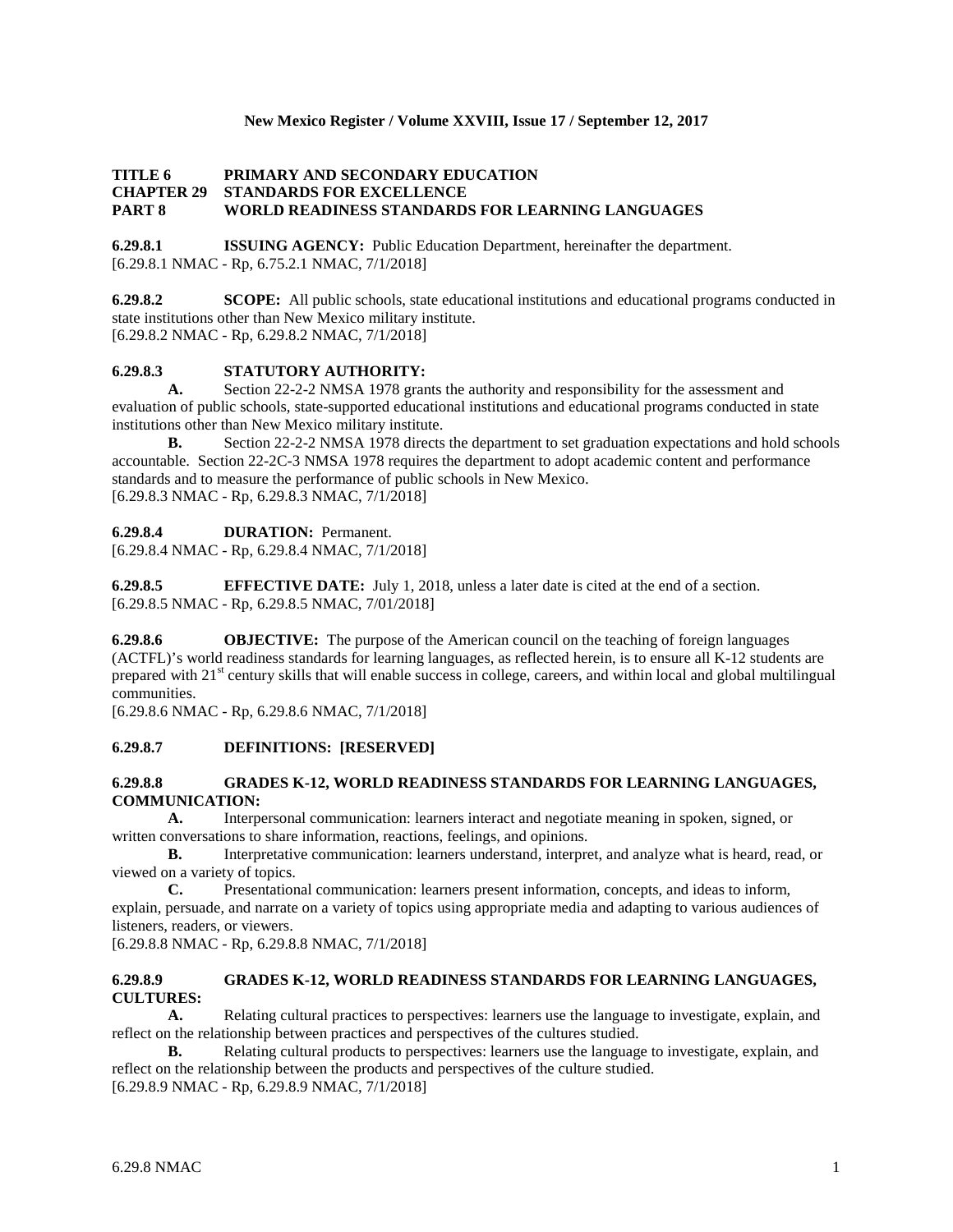## **6.29.8.10 GRADES K-12, WORLD READINESS STANDARDS FOR LEARNING LANGUAGES, CONNECTIONS:**

**A.** Making connections: learners build, reinforce, and expand their knowledge of other disciplines while using the language to develop critical thinking to solve problems creatively.

**B.** Acquiring information and diverse perspectives: learners access and evaluate information and diverse perspectives that are available through the language and its cultures. [6.29.8.10 NMAC - Rp, 6.29.8.10 NMAC, 7/1/2018]

## **6.29.8.11 GRADES K-12, WORLD READINESS STANDARDS FOR LEARNING LANGUAGES, COMPARISONS:**

**A.** Language comparisons: learners use the language to investigate, explain, and reflect on the nature of language through comparisons of the language studied and their own.

**B.** Cultural comparisons: learners use the language to investigate, explain, and reflect on the concept of culture through comparisons of the cultures studied and their own.

[6.29.8.11 NMAC - N, 7/1/2018]

## **6.29.8.12 GRADES K-12, WORLD READINESS STANDARDS FOR LEARNING LANGUAGES, COMMUNITIES:**

**A.** School and global communities: learners use the language both within and beyond the classroom to interact and collaborate in their community and the globalized world.

**B.** Lifelong learning: learners set goals and reflect on their progress in using languages for enjoyment, enrichment, and advancement.

[6.29.8.12 NMAC - N, 7/1/2018]

#### **HISTORY OF 6.29.8 NMAC:**

**Pre-NMAC HISTORY:** The material in this part is derived from that previously filed with the State Records Center:

SDE 74-17, (Certificate No. 74-17), Minimum Educational Standards for New Mexico Schools, filed April 16, 1975.

SDE 76-9, (Certificate No. 76-9), Minimum Education Standards for New Mexico Schools, filed July 7, 1976. SDE 78-9, Minimum Education Standards for New Mexico Schools, filed August 17, 1978.

SBE 80-4, Educational Standards for New Mexico Schools, filed September 10, 1980.

SBE 81-4, Educational Standards for New Mexico Schools, filed July 27, 1981.

SBE 82-4, Educational Standards for New Mexico Schools, Basic and Vocational Program Standards, filed November 16, 1982.

SBE Regulation No. 83-1, Educational Standards for New Mexico Schools, Basic and Vocational Program Standards, filed June 24, 1983.

SBE Regulation 84-7, Educational Standards for New Mexico Schools, Basic and Vocational Program Standards, filed August 27, 1984.

SBE Regulation 85-4, Educational Standards for New Mexico Schools, Basic, Special Education, and Vocational Programs, filed October 21, 1985.

SBE Regulation No. 86-7, Educational Standards for New Mexico Schools, filed September 2, 1986.

SBE Regulation No. 87-8, Educational Standards for New Mexico Schools, filed February 2, 1988.

SBE Regulation No. 88-9, Educational Standards for New Mexico Schools, filed October 28, 1988.

SBE Regulation No. 89-8, Educational Standards for New Mexico Schools, filed November 22, 1989.

SBE Regulation No. 90-2, Educational Standards for New Mexico Schools, filed September 7, 1990.

SBE Regulation No. 92-1, Standards for Excellence, filed January 3, 1992.

#### **History of Repealed Material:**

6.30.2 NMAC, Standards for Excellence, filed November 2, 2000 - Repealed effective June 30, 2009. 6.29.8 NMAC, Modern, Classical and Native Languages; filed 5/29/2009 - Repealed effective 7-1-2018.

# **NMAC History:**

6 NMAC 3.2, Standards for Excellence, filed October 17, 1996.

6.30.2 NMAC, Standards for Excellence, November 2, 2000, replaced by 6.29.1 NMAC, General Provisions; 6.29.2 NMAC, Arts Education; 6.29.3 NMAC, Career and Technical Education; 6.29.4 NMAC, English Language Arts;